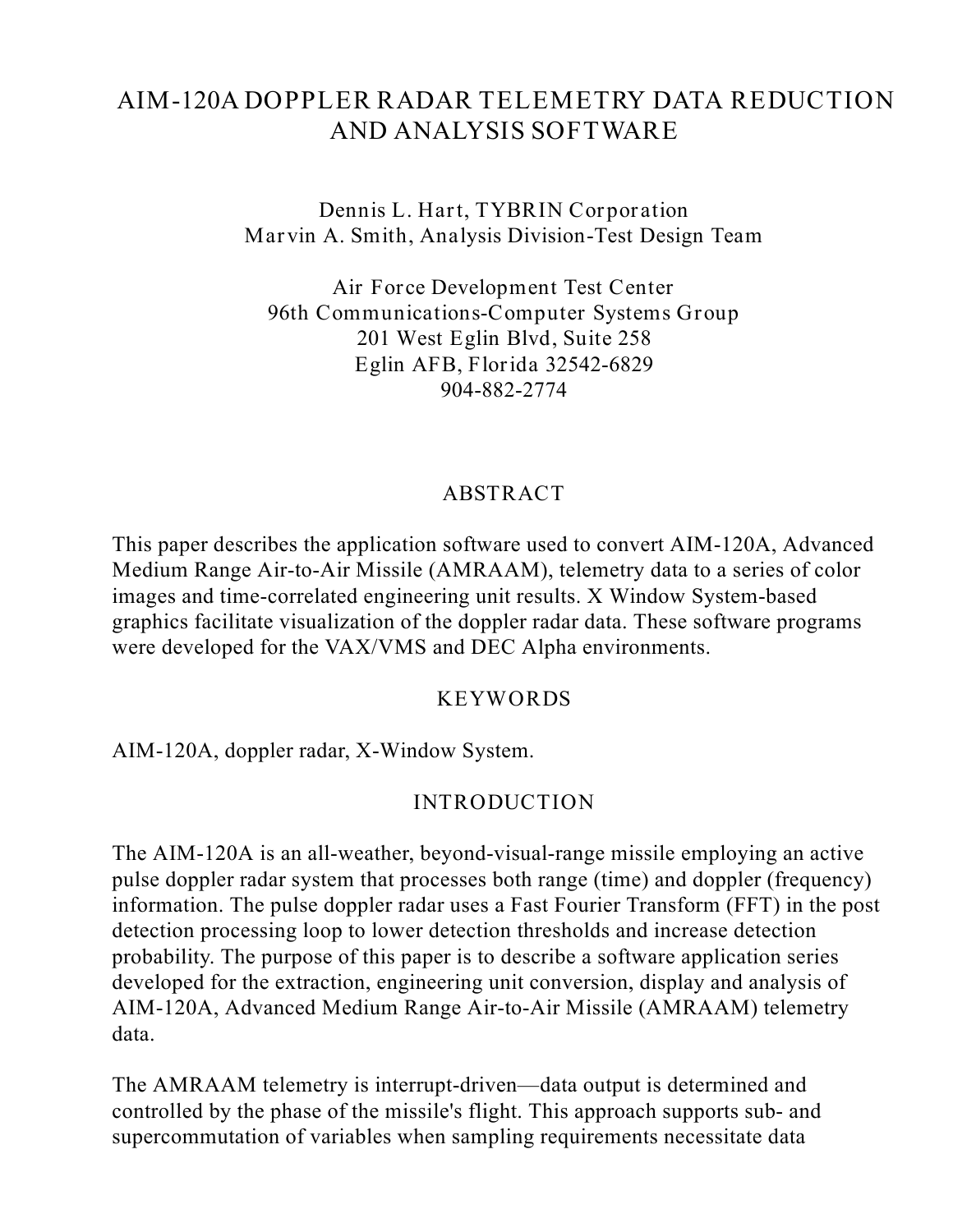collection at rates above or below the overall telemetry frequency; however, the burden imposed by this requirement sacrifices some of the original data event sequence. For this reason, the data are grouped into blocks and each block is time stamped with the missile's flight time to allow for reconstruction of flight chronology.

The objective of processing performed on the missile telemetry is to identify, correlate, and extract information that can be used to evaluate FFT processing using color representations of the filter processor data. Prior to the availability of methods for color image presentation of range/doppler radar data, FFT analyses were accomplished by reviewing computer printouts where the numbers represented the measured power level in each range/doppler frequency bin. The number of bins was equal to the number of range gates times the number of doppler filters. This data was provided to analysts in snapshot intervals at the FFT output rates. While this method did provide useful insights, it was difficult to recognize subtle changes in the radar environment such as those changes associated with responsive electronic countermeasure (ECM) techniques.

### **TELEMETRY PROCESSING BACKGROUND**

Due to the complex structure of the missile telemetry and the in-depth analysis requirements for each flight test, a stepwise data processing approach was used. The engineers needed to analyze actual radar signal returns, post-detection processing results, and other system parameters. For analyzing any single detection event, the parameters are scattered about in different locations within a telemetry frame, requiring multiple frames to capture all relevant parameter results. The stepwise data extraction approach allowed the software to be broken into manageable, easily recognizable pieces, providing a more flexible and maintainable product that can interface with other software.

#### **FILTER PROCESSOR DATA EXTRACTION**

The first cycle of processing performed on telemetry is to identify and extract the filter processor signal amplitudes. Each major telemetry frame has an associated IRIG-B time tag defined as the millisecond time associated with the first word after the major frame synchronization pattern. The amplitudes are placed into the telemetry in blocks of data words, and each block has an associated missile clock time stamp and block ID number. The missile clock time stamp is taken directly from each filter processor data block, and it uniquely identifies the range/doppler matrix for this data block. The block number indicates the position for this set of data words in the matrix. Multiple data blocks having identical time stamps and unique block numbers are required to reconstruct a single range/doppler matrix; however, because the AIM-120A telemetry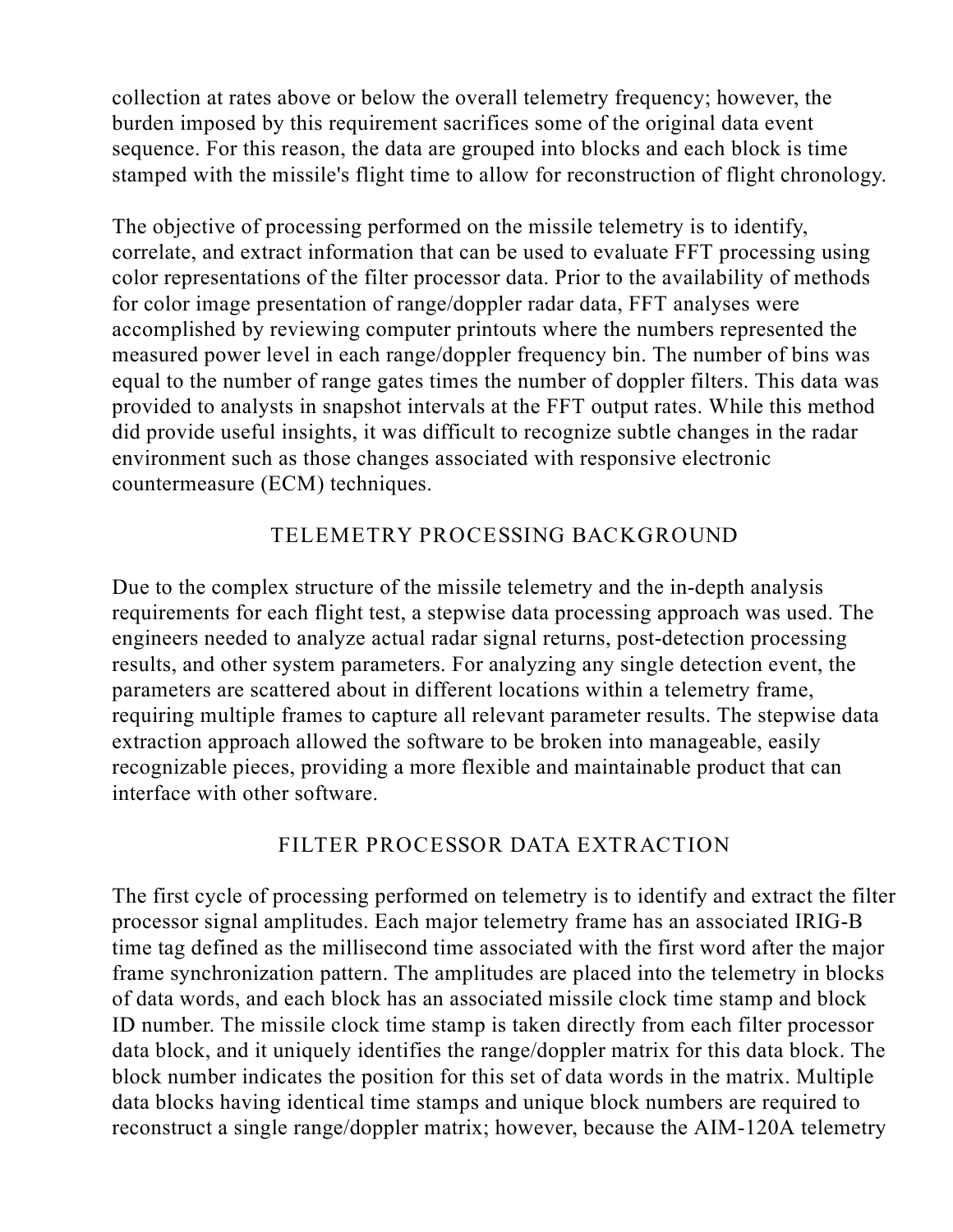is interrupt-driven, the data blocks for a complete matrix are intermingled with blocks from the previous and subsequent matrices. The filter processor extraction program locates the data blocks needed to construct a single range/doppler matrix, determines when an entire set has been located and outputs the complete range/doppler matrix, missile clock time stamp, and IRIG-B time tag. This program also deals with telemetry noise and/or data dropouts that can impact program function. Incomplete or partial matrices which can occur because telemetry dropouts are included in the output. This "missing data" is marked by the use of a semaphore value for quick recognition in subsequent processing steps. Finally, the telemetry major frame number and data file record number are included with the filter processor data in the output.

#### **PARAMETER CORRELATION AND EXTRACTION**

The second processing step is controlled by the missile clock time stamp written during the filter processor data extraction. The purpose of this step is to obtain engineering unit results relevant to the range/doppler radar analysis. To facilitate the correlation of other telemetry data with filter processor results, all other data uses the same data block time concept described for filter data blocks. Each data block begins with a missile clock time stamp. This time stamp is used to drive the time correlation, data extraction, and engineering unit conversion of 50 autoselected and up to 128 user-selected telemetry variables. The autoselected variables are used to control different display techniques. The remaining 128 variables are selected by the user to satisfy analysis requirements.

The time correlation of the telemetry variables is satisfied by using the missile clock time stamp, telemetry frame number and data file record number to establish an upper and lower limit on the telemetry frames to be searched for "best" time correlation. "Best" is defined as when a filter processor data block time stamp is greater than or equal to current range/doppler matrix time stamp but not crossing over into the interval covered by next sequential matrix time stamp. The total number of telemetry frames searched to locate "best" results can cover up to 12 major frames (particularly when trying to locate subcommutated variables).

Once the correct telemetry time frame is located, the autoselected, user-selected, and associated dependent variables are extracted from the telemetry. The autoselected variables are part of the missile telemetry and are used to control aspects of the extraction process determined by the missile flight phase or missile configuration. User-selected variables are chosen by the engineer based on analysis requirements and can be any of up to 4000 telemetry variables. A dependent variable is one whose value at any specific point determines the validity of another variable.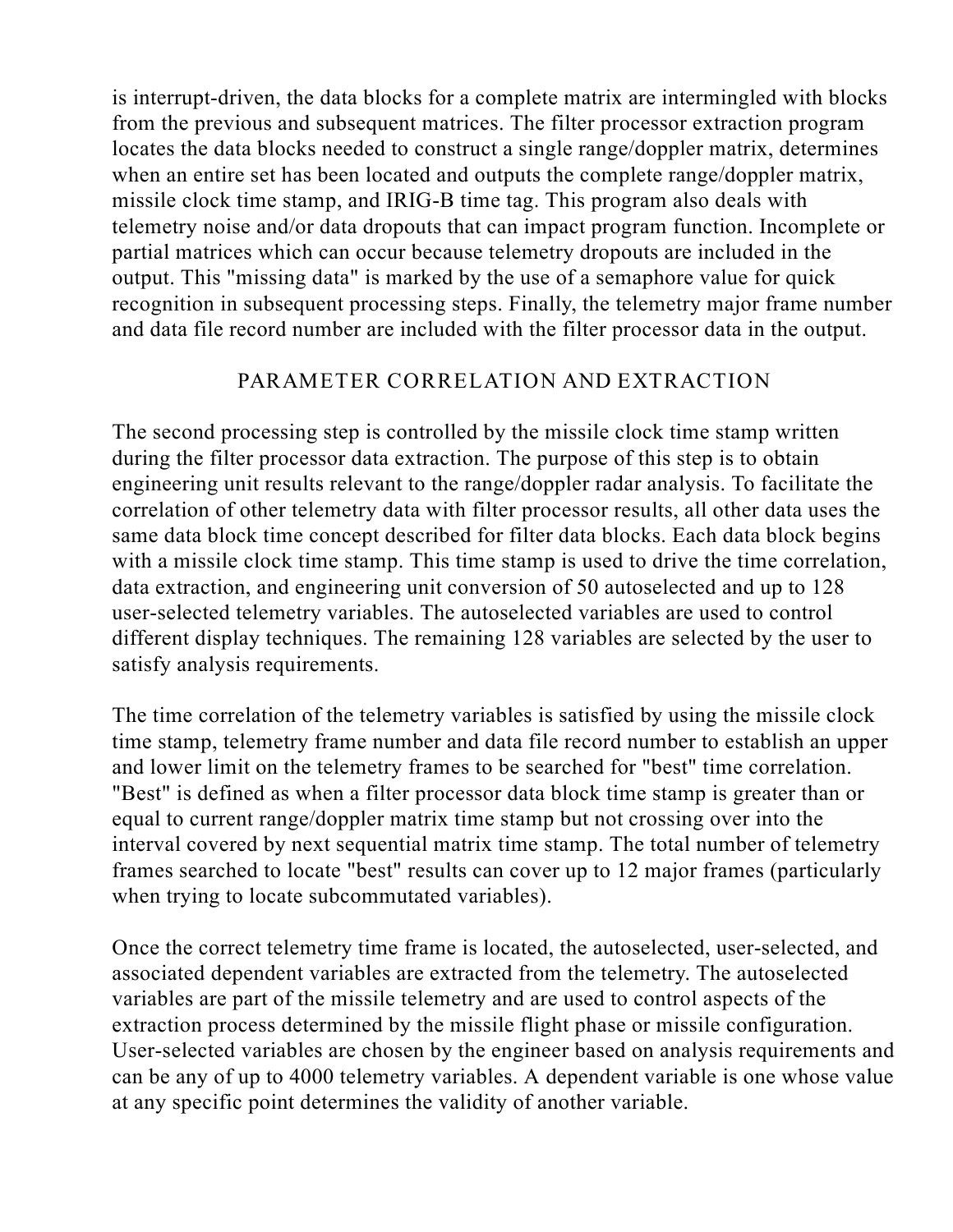In this application dependent variables are used to ensure correct extraction of an autoselected or user-selected variable. Each selected variable becomes the head of a linked list of variables with the tail of the list being the most subordinate dependent variable. Each variable in the list, with the exception of the most subordinate dependent variable, is dependent upon some other variable or variables being equal to a specific value or range of values. On the average, a single variable's link list has two to five variable dependencies.

At this point in the processing, the extracted value for individual variables is in raw format. In this format a variable is defined by its telemetry location or start word, field length, scale factor, displacement, time offset and other relevant extraction details determined by a telemetry data dictionary. The conversion of the raw data to engineering units proceeds starting at the tail end of each variable's linked list. The raw data result for each variable in the list is converted to engineering units and its value is tested for validity. At the first occurrence of a result that does not satisfy the variable's condition test, the remainder of this variable's linked list is abandoned and the selected variable is not updated. For this reason, up to 12 telemetry frames are searched in an attempt to ensure all user-selected variables update at every possible opportunity.

Specific variables can be updated, carried forward, or zeroed. A variable is updated when a new result satisfying all dependent conditions is extracted from the telemetry. A variable is zeroed when three consecutive filter processor matrices (approximately 10 telemetry frames) have failed to yield a new result. In this case, the affected variable is considered to have "aged out" and is zeroed to flag it. Ageout can occur for either a change in missile flight phase where specific variables no longer have meaning, or due to telemetry dropouts. Subcommutated variables are the exception to the ageout criteria. These variables are updated at every opportunity, but when a new result is not available, the most current value is carried forward.

#### **COLOR IMAGE GENERATION**

The third and final processing step is the conversion of the filter processor data matrices to color bit-mapped images. The set of autoselected variables extracted in the previous step contains several variables that identify the current range gate and doppler filter configuration being used by the missile. It is the missile configuration and specific range gate that determines the algorithm used for transforming the raw signal amplitudes into color table indexes. Color indexes are in the range of 0-248 where index 0 is red, 124 is yellow, and 248 is blue, with indexes between these defined as intermediate colors (e.g., indexes 2 through 123 start with shades of red progressing to orange and then to yellow). The same set of 249 colors is applied using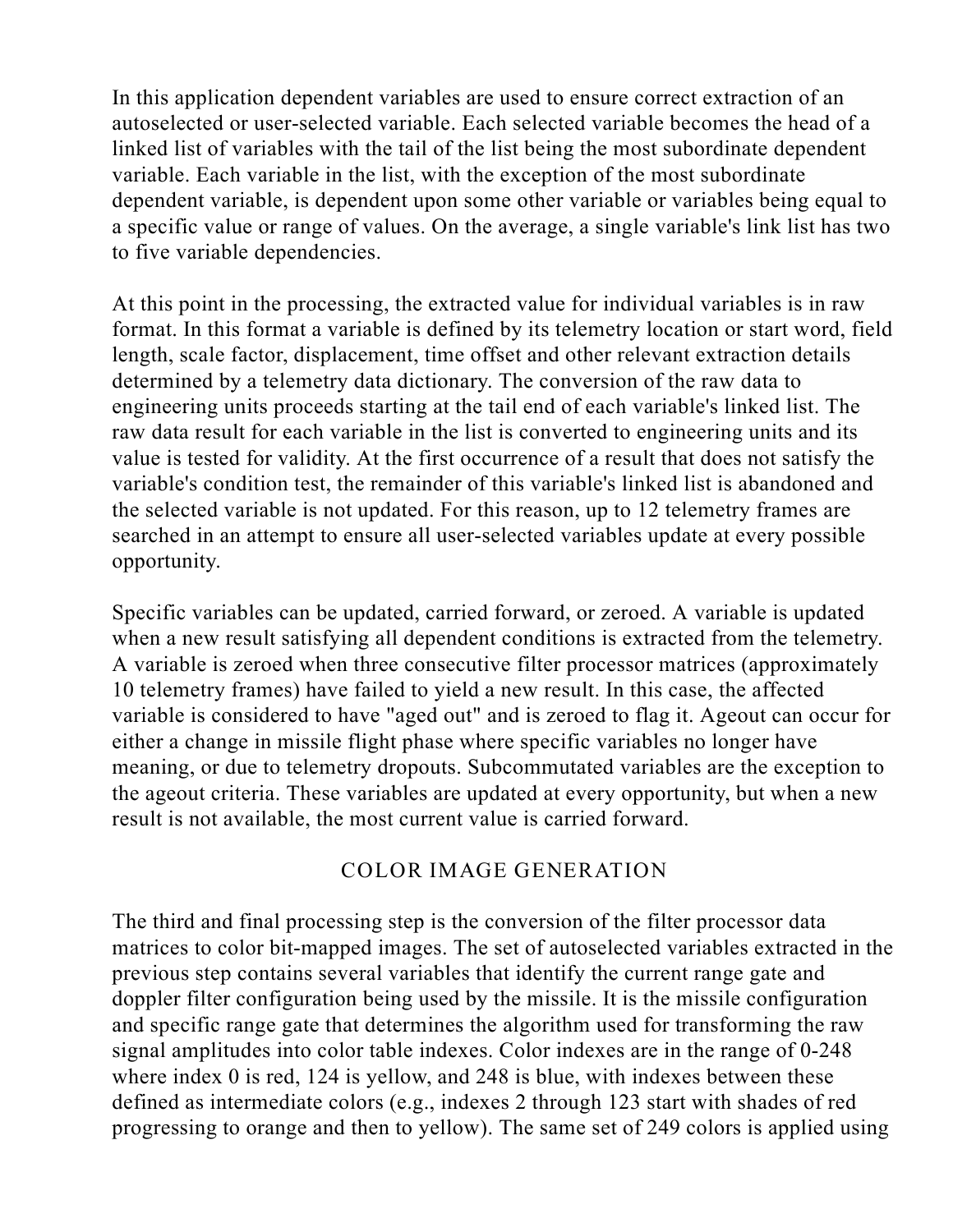one of two basic algorithms. Some gates are transformed using a linear scale, others using a logarithmic scale. The specific algorithm is dependent upon the range gate in which the amplitudes occur and the current missile range gate configuration (Table 1).

One special data condition, "missing data," is handled in this processing step. This condition occurs when a partial matrix has been written during the filter processor extraction because of telemetry dropout. In this situation, the "missing data" block is flagged using the color table index that equates to white for easy recognition.

| <b>Range Gate</b> | <b>Counts</b>                | <b>Transformation</b> | Colors                   | # Colors |
|-------------------|------------------------------|-----------------------|--------------------------|----------|
|                   | greater than $+500$          | none                  | blue                     |          |
|                   | less than $-500$             | none                  | red                      |          |
|                   | $-500 \le$ counts $\le +500$ | linear                | red-yellow-blue spectrum | 249      |
| or                | "missing data" $= -32767$    | none                  | white                    |          |
|                   | greater than $+10000$        | none                  | blue                     |          |
|                   | less than 0                  | none                  | red                      |          |
|                   | $0 \le$ counts $\le$ +10000  | natural log           | red-yellow-blue spectrum | 249      |

Table 1. Filter Amplitudes to Color Transformation

## **RANGE/DOPPLER MATRIX ANALYSIS**

The ultimate goal of the telemetry processing described to this point is to analyze range/doppler radar performance. The Range/Doppler Matrix (RDM) Analysis program enables the analyst to visualize the radar returns in terms of the radio frequency environment in which the radar operates. Although this program cannot provide all the answers needed by the analyst, it does give a one-of-a-kind look into AIM-120 pulse doppler radar performance. This is an X Window System-based application using Motif/DECwindows and DECwindows FORTRAN language bindings. User-selected engineering unit results and color images can be displayed and manipulated via this application.

At program startup, the user is placed in a menu-driven windowed interface whose major components are the status window, image display, parameter display, and command menu (Figure 1). The status window that runs across the top provides the current range/doppler matrix IRIG-B time stamp, missile clock time stamp, matrix frame number, and current values for key missile parameters. The image display window is used to present the range/doppler matrix images. Initially, the matrices are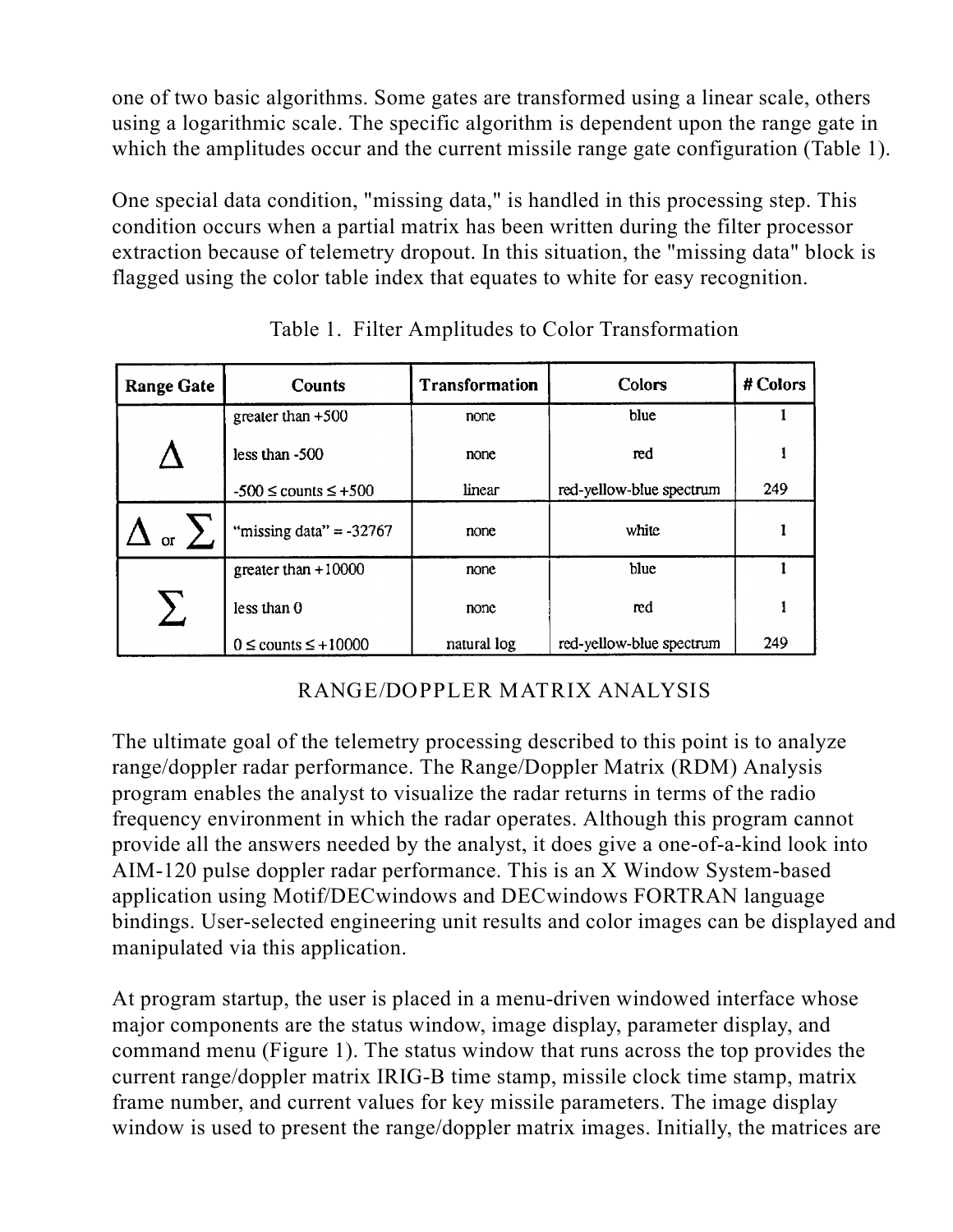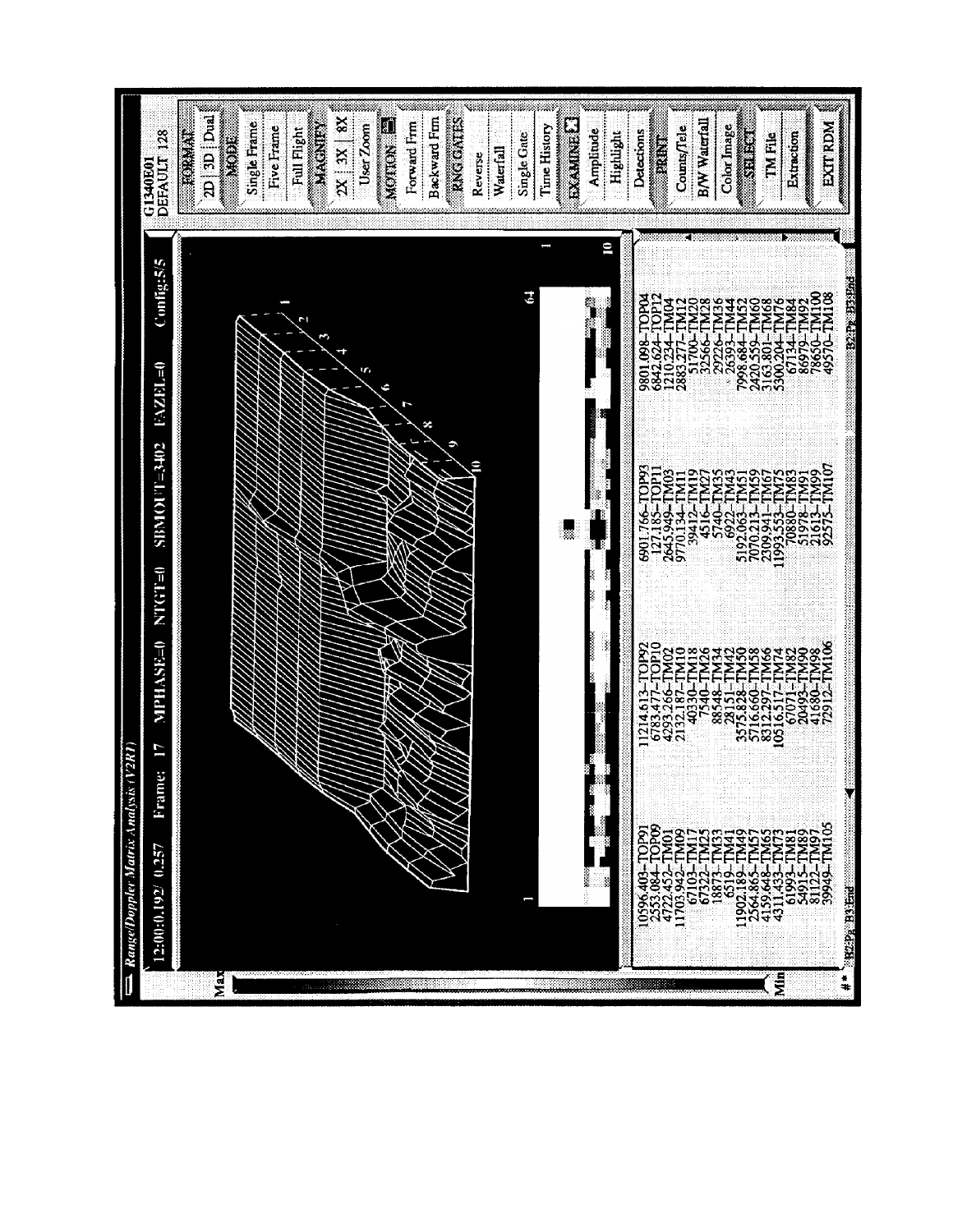displayed in time sequence for the entire missile flight or to the limits of the display. Approximately 25 seconds of sequenced missile flight time can be displayed at one time; for longer flights, the image window scrolls to view the entire flight. The user is able to select among different display formats (2D, 3D, or Dual) and different display modes (Single Frame, Five Frame, or Full Flight). The 2D or two dimensional image presentation illustrates the layout of a single range/doppler matrix which is doppler filters across and range gates vertically. This is the most commonly used display format, but a 3D image display can be generated using the magnitude of the individual signal amplitudes or counts to construct the third dimension. The user can even display both the 2D and 3D formats simultaneously as seen in Figure 1. Furthermore, the 2D images can be displayed solo or in a five matrix sequence and the user can move through the images either forward or backward. Finally, the user can select special purpose display formats such as single range gate display or scrolling range gate time history when the need arises. The parameter display window is used to present the time correlated, engineering unit telemetry results or raw signal amplitudes used to create the color images displayed in the image window. Lastly, the command menu contains the function buttons used to control the various presentations.

The command menu is the principal user interface to the extracted data. Active functions are indicated by a yellow function button title, and inactive actions are de-emphasized using gray function button titles. The specific functions active at any point in time are dependent upon the current display mode and format (Table 2). Functions have been added to allow reselection of telemetry extraction data files, generate numeric print files of telemetry results, and black/white or color image hardcopy. In addition to the different image presentations, the analyst can use specific mouse buttons within certain windows to invoke accessory display information. This accessory information includes readouts of individual matrix signal amplitudes, telemetry variable units, telemetry variable highlighting, target detection results, or amplitude threshold crossings. The mouse buttons can be used to control frame-by-frame presentations where one button moves forward or backward through single frames, and another button provides continuous forward or backward motion control while the button is depressed.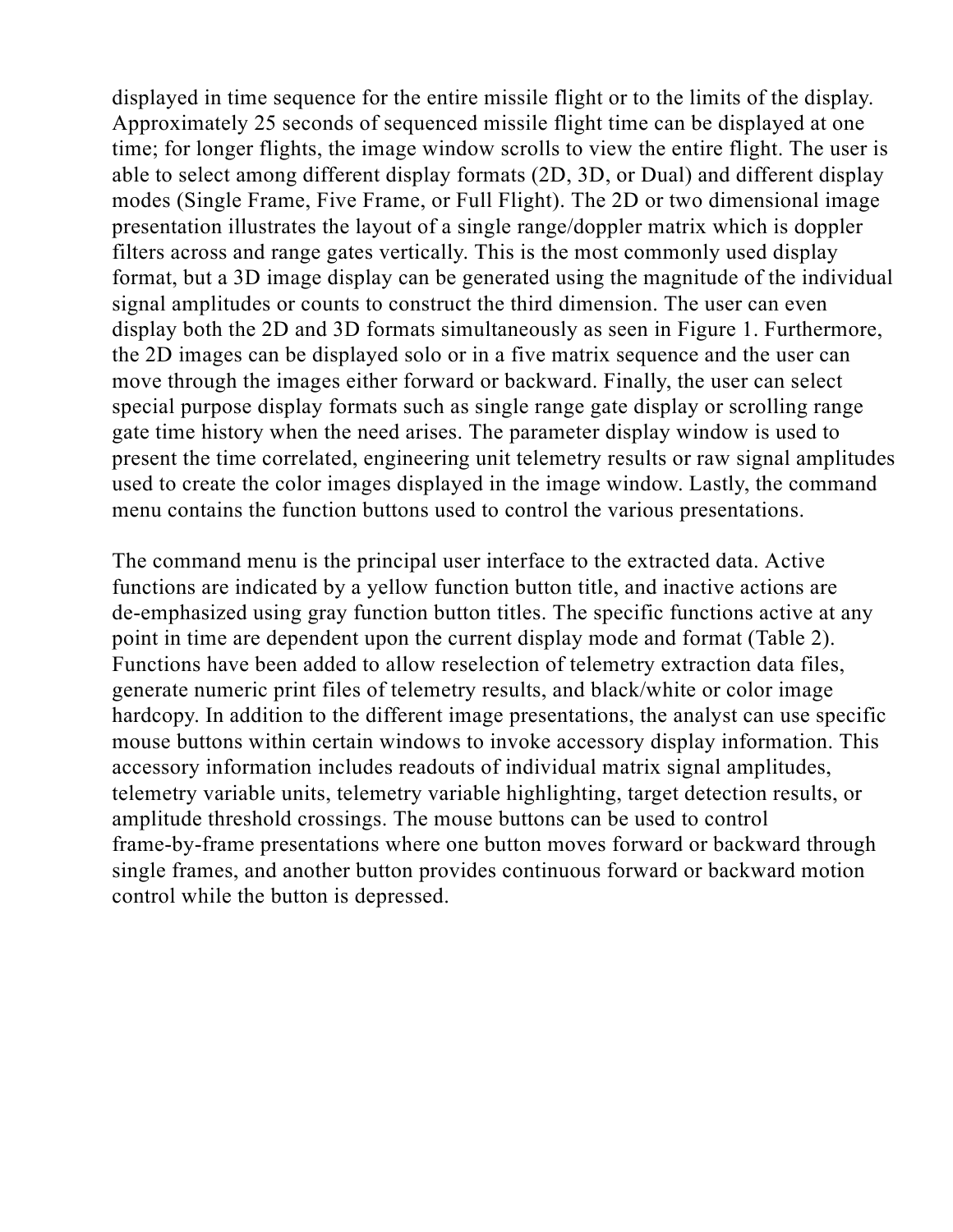| <b>Function</b>  | <b>Button</b>                          | <b>Button Description</b>                                                   | <b>When Active</b>               |  |
|------------------|----------------------------------------|-----------------------------------------------------------------------------|----------------------------------|--|
|                  | 2D                                     | two-dimensional matrix display                                              | selected modes                   |  |
| FORMAT           | 3D                                     | three-dimensional matrix display                                            |                                  |  |
|                  | Dual                                   | both 2D and 3D matrix displays                                              |                                  |  |
|                  | Single Frame                           | single matrix display                                                       |                                  |  |
| <b>MODE</b>      | <b>Five Frame</b>                      | five matrix sequence display                                                | any format                       |  |
|                  | Full Flight                            | entire flight sequence display                                              |                                  |  |
|                  | 2x                                     | 2x magnification                                                            |                                  |  |
| <b>MAGNIFY</b>   | 4x                                     | 4x magnification                                                            | full flight mode                 |  |
|                  | 8x                                     | 8x magnification                                                            |                                  |  |
|                  | User Zoom                              | user selectable magnification                                               | any mode                         |  |
|                  | ဨၜႃ                                    | matrix animation on/off                                                     |                                  |  |
|                  | Forward Fm                             | advances to next matrix                                                     |                                  |  |
| <b>MOTION</b>    | <b>Backward Frm</b>                    | decrements to previous matrix                                               | any format/mode                  |  |
|                  | MB1: single matrix motion              |                                                                             |                                  |  |
|                  | MB3: continuous motion while depressed |                                                                             |                                  |  |
| <b>RNG GATES</b> | Reverse                                | reverses gate order top to bottom or front<br>to back                       |                                  |  |
|                  | Waterfall/Spectral                     | wireframe 3D matrix or colorized based<br>on filter amplitude               | any single matrix<br>mode format |  |
|                  | Single Gate/<br><b>All Gates</b>       | examine any individual range gate                                           |                                  |  |
|                  | Time History/<br><b>History Off</b>    | examine any individual range gate in time<br>sequence left to right         |                                  |  |
|                  |                                        |                                                                             | 2D or dual format                |  |
|                  | O                                      | activates detection/threshold overlay                                       | single matrix mode               |  |
|                  | Amplitude/                             | switches between filter amplitude and                                       | any format/<br>mode              |  |
| <b>EXAMINE</b>   | Telemetry                              | user-selected telemetry results                                             |                                  |  |
|                  | Highlight/<br>No Highlight             | deactivates telemetry result highlighting                                   |                                  |  |
|                  | Detections/<br>No Detections           | activates scrolling detection windows                                       | 2D format single<br>matrix mode  |  |
| <b>PRINT</b>     | Counts/Tele                            | generates print files of current telemetry<br>results and filter amplitudes | any format/mode                  |  |
|                  | <b>B/W</b> Waterfall                   | black/white                                                                 | 3D format single<br>matrix mode  |  |
|                  | Color Image                            | generates color print file of image window<br>contents                      | any format/mode                  |  |
|                  | TM File                                | reselection of current telemetry results file                               | any format/mode                  |  |
| <b>SELECT</b>    | Extraction                             | background extraction of up to 16 "got to<br>have" telemetry variables      |                                  |  |
| <b>EXIT RDM</b>  |                                        | deinstall RDM colormap and exit                                             | any format/mode                  |  |

# Table 2. RDM Command Function Summary